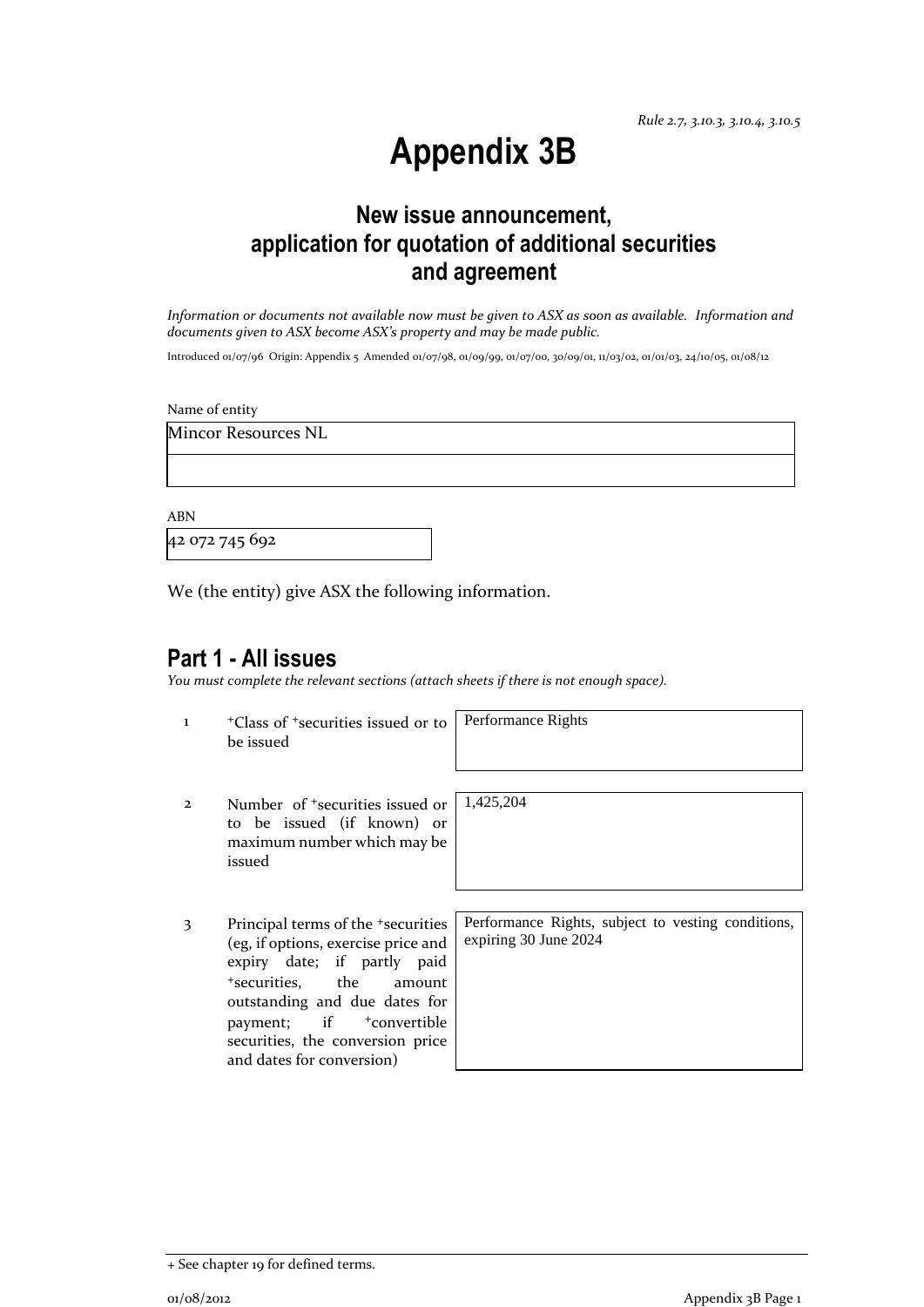| $\overline{4}$ | Do the <sup>+</sup> securities rank equally in<br>all respects from the date of<br>allotment with an existing +class<br>of quoted +securities?<br>If the additional securities do not<br>rank equally, please state:<br>the date from which they do<br>the extent to which they<br>participate<br>for<br>the<br>next<br>dividend, (in the case of a<br>trust, distribution) or interest<br>payment<br>the extent to which they do<br>$\bullet$<br>not rank equally, other than<br>relation to the<br>in<br>next<br>distribution<br>dividend,<br><b>Or</b><br>interest payment | No. Shares issued on vesting of Performance Rights<br>will rank equally with the Company's Fully Paid<br><b>Ordinary Shares</b>                                                          |
|----------------|-------------------------------------------------------------------------------------------------------------------------------------------------------------------------------------------------------------------------------------------------------------------------------------------------------------------------------------------------------------------------------------------------------------------------------------------------------------------------------------------------------------------------------------------------------------------------------|------------------------------------------------------------------------------------------------------------------------------------------------------------------------------------------|
| 5              | Issue price or consideration                                                                                                                                                                                                                                                                                                                                                                                                                                                                                                                                                  | <b>Nil</b>                                                                                                                                                                               |
|                |                                                                                                                                                                                                                                                                                                                                                                                                                                                                                                                                                                               |                                                                                                                                                                                          |
| 6              | Purpose of the issue<br>(If issued as consideration for the<br>acquisition of assets, clearly<br>identify those assets)                                                                                                                                                                                                                                                                                                                                                                                                                                                       | 1,425,204 Performance Rights issued to employees as<br>a long-term incentive pursuant to the Company's<br>Employee Equity Incentive Plan approved by<br>shareholders on 7 November 2018. |
|                |                                                                                                                                                                                                                                                                                                                                                                                                                                                                                                                                                                               |                                                                                                                                                                                          |
| 6a             | Is the entity an <sup>+</sup> eligible entity<br>that has obtained security holder<br>approval under rule 7.1A?<br>If Yes, complete sections 6b - 6h<br>in relation to the <sup>+</sup> securities the<br>subject of this Appendix 3B, and<br>comply with section 6i                                                                                                                                                                                                                                                                                                          | Yes.                                                                                                                                                                                     |
|                |                                                                                                                                                                                                                                                                                                                                                                                                                                                                                                                                                                               |                                                                                                                                                                                          |
| 6b             | The date the security holder<br>resolution under rule 7.1A was<br>passed                                                                                                                                                                                                                                                                                                                                                                                                                                                                                                      | 7 November 2019                                                                                                                                                                          |
| 6с             | Number of <sup>+</sup> securities issued<br>without security holder approval<br>under rule 7.1                                                                                                                                                                                                                                                                                                                                                                                                                                                                                | N/A                                                                                                                                                                                      |
|                |                                                                                                                                                                                                                                                                                                                                                                                                                                                                                                                                                                               |                                                                                                                                                                                          |
| 6d             | Number of <sup>+</sup> securities issued<br>with security holder approval<br>under rule 7.1A                                                                                                                                                                                                                                                                                                                                                                                                                                                                                  | N/A                                                                                                                                                                                      |
|                |                                                                                                                                                                                                                                                                                                                                                                                                                                                                                                                                                                               |                                                                                                                                                                                          |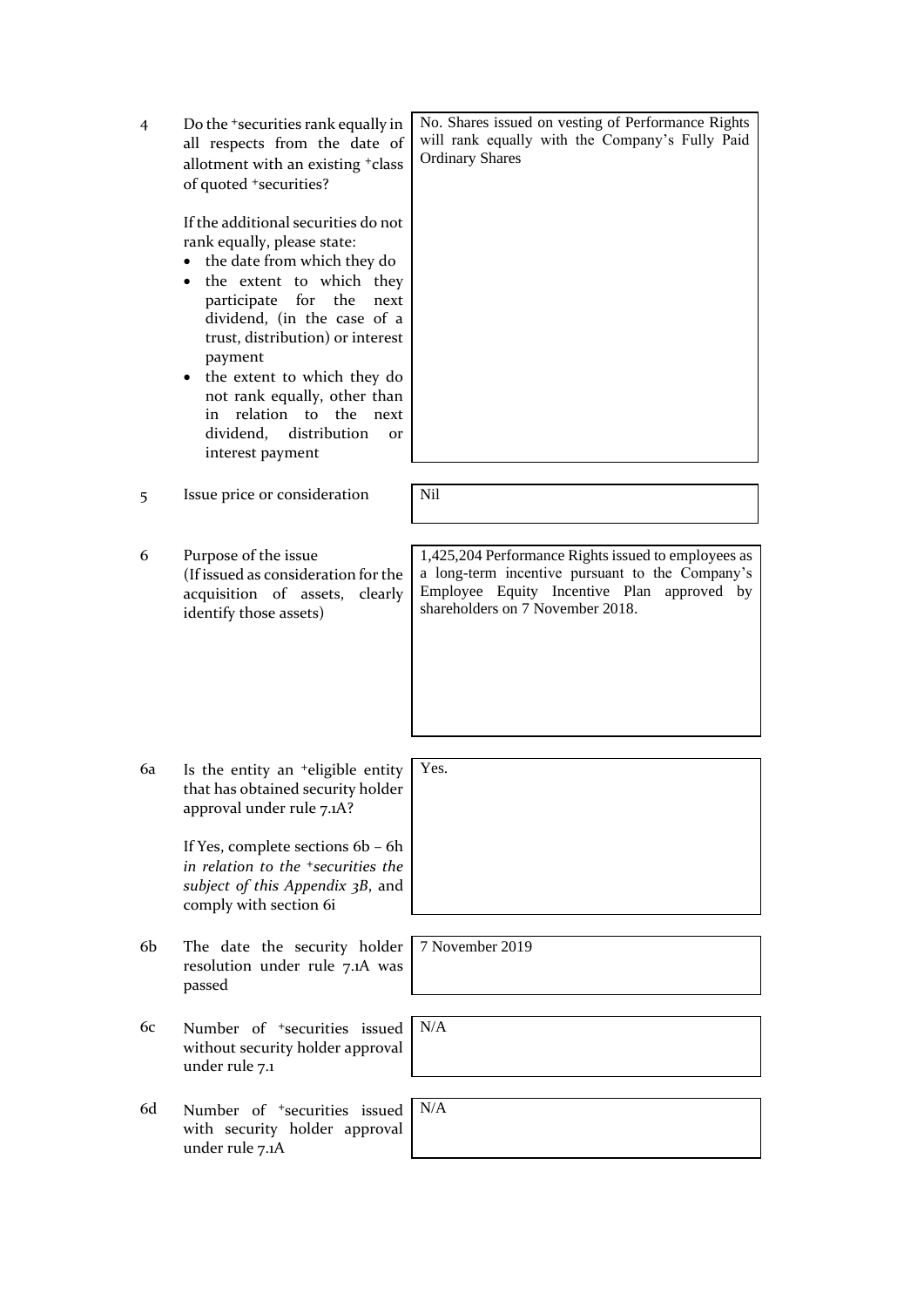6e Number of +securities issued with security holder approval under rule 7.3, or another specific security holder approval (specify date of meeting) N/A 6f Number of securities issued under an exception in rule 7.2 1,425,204 Performance Rights 6g If securities issued under rule 7.1A, was issue price at least 75% of 15 day VWAP as calculated under rule 7.1A.3? Include the issue date and both values. Include the source of the VWAP calculation. N/A 6h If securities were issued under N/A rule 7.1A for non-cash consideration, state date on which valuation of consideration was released to ASX Market Announcements 6i Calculate the entity's remaining issue capacity under rule 7.1 and rule 7.1A – complete Annexure 1 and release to ASX Market Announcements 7.1: 43,011,102 7.1A: 28,674,068 7 Dates of entering <sup>+</sup>securities into uncertificated holdings or despatch of certificates 15 November 2019 Number | +Class 8 Number and <sup>+</sup>class of all <sup>+</sup>securities quoted on ASX (*including* the securities in section 2 if applicable) 286,740,678 Fully paid ordinary Shares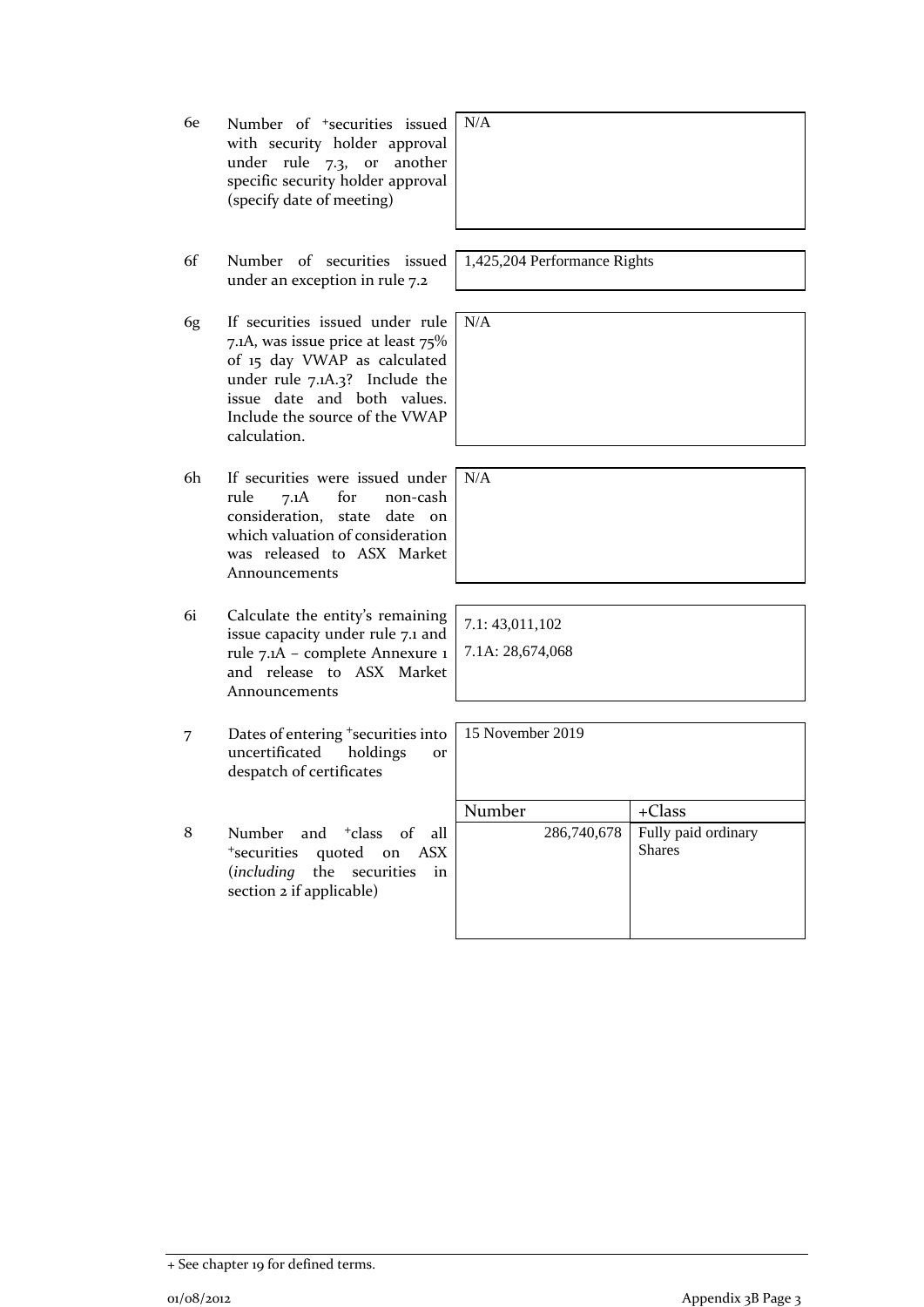| 9  | <sup>+</sup> class<br>Number<br>and<br>of<br>all                                                         | Number    | $+C$ lass                                                                                                                                                                                                                |
|----|----------------------------------------------------------------------------------------------------------|-----------|--------------------------------------------------------------------------------------------------------------------------------------------------------------------------------------------------------------------------|
|    | *securities not quoted on ASX<br>including)<br>the securities<br>in<br>section 2 if applicable)          | 5,400,000 | Options exercisable at<br>\$0.50 and expiring on 18<br>May 2021                                                                                                                                                          |
|    |                                                                                                          | 1,404,889 | Performance Rights<br>subject to vesting<br>conditions as disclosed<br>in the Company's Notice<br>of General Meeting<br>dated 11 February 2019,<br>expiring 30 June 2024                                                 |
|    |                                                                                                          | 1,500,000 | Options exercisable<br>at<br>\$0.40 each, subject<br>to<br>conditions<br>vesting<br>as<br>disclosed<br>in<br>the<br>Company's Notice<br>of<br>General Meeting dated<br>February<br>11<br>2019,<br>expiring 13 March 2024 |
|    |                                                                                                          | 1,500,000 | Options exercisable at<br>\$0.50 each, subject to<br>vesting conditions as<br>disclosed in the<br>Company's Notice of<br>General Meeting dated<br>11 February 2019,<br>expiring 13 March 2024                            |
|    |                                                                                                          | 784,868   | Performance Rights<br>subject to vesting<br>conditions, expiring 30<br>June 2023                                                                                                                                         |
|    |                                                                                                          | 1,425,204 | Performance Rights<br>subject to vesting<br>conditions, expiring 30<br>June 2024                                                                                                                                         |
|    |                                                                                                          |           |                                                                                                                                                                                                                          |
| 10 | Dividend policy (in the case of a<br>trust, distribution policy) on the<br>increased capital (interests) | N/A       |                                                                                                                                                                                                                          |

# **Part 2 - Bonus issue or pro rata issue**

| 11 | security holder approval N/A<br>$\mathbf{ls}$<br>required?     |  |
|----|----------------------------------------------------------------|--|
| 12 | Is the issue renounceable or non- $\vert$ N/A<br>renounceable? |  |
| 13 | Ratio in which the $\pm$ securities will   N/A<br>be offered   |  |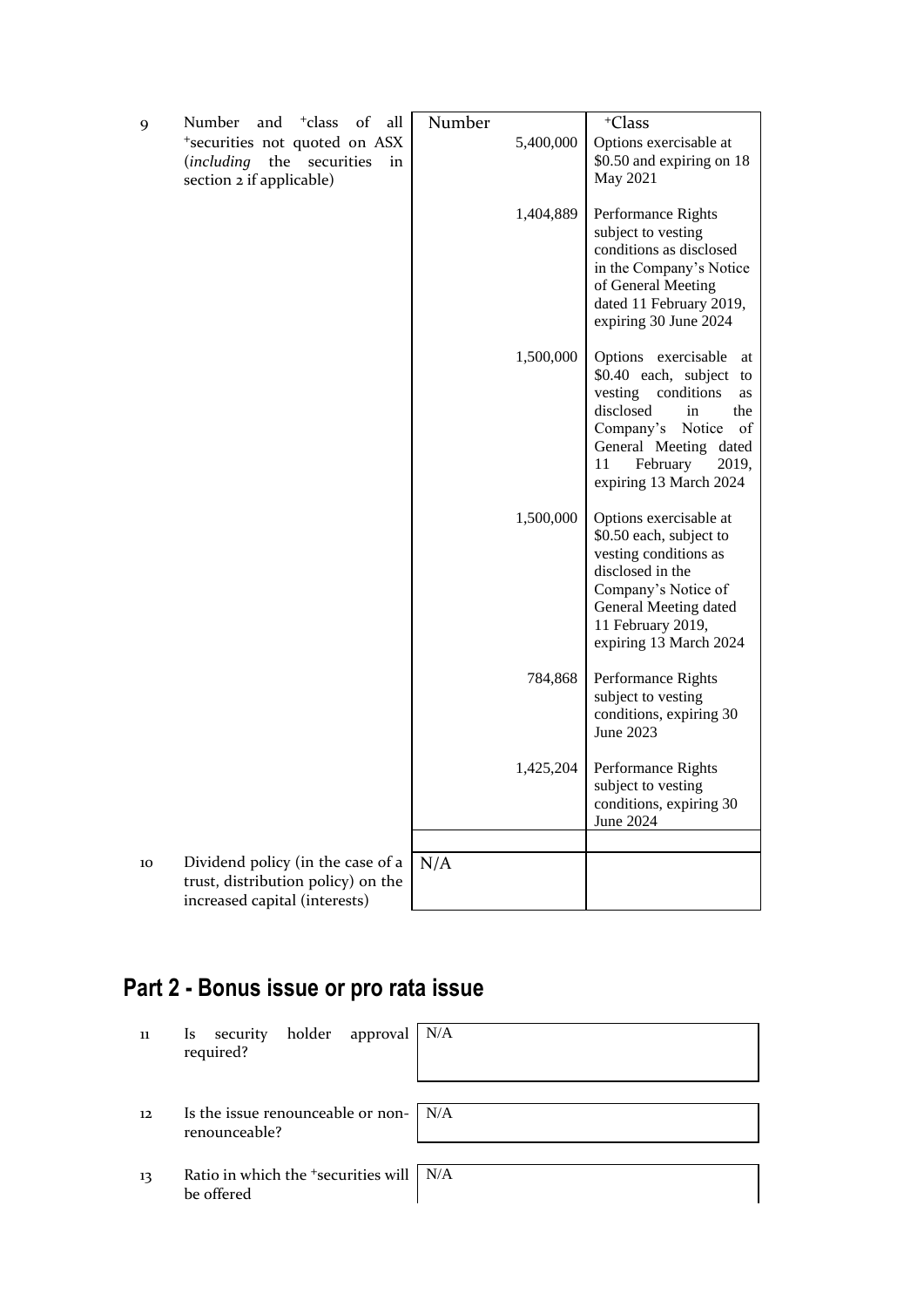- <sup>+</sup>Class of <sup>+</sup>securities to which the offer relates
- 15 <sup>+</sup>Record date to determine entitlements
- 16 Will holdings on different registers (or subregisters) be aggregated for calculating entitlements?
- 17 Policy for deciding entitlements in relation to fractions
- 18 Names of countries in which the entity has <sup>+</sup>security holders who will not be sent new issue documents

Note: Security holders must be told how their entitlements are to be dealt with.

Cross reference: rule 7.7.

- 19 Closing date for receipt of acceptances or renunciations
- $20$  Names of any underwriters  $N/A$
- 21 Amount of any underwriting fee or commission
- 22 Names of any brokers to the issue  $\vert$  N/A
- 23 Fee or commission payable to the broker to the issue
- 24 Amount of any handling fee payable to brokers who lodge acceptances or renunciations on behalf of <sup>+</sup>security holders
- 25 If the issue is contingent on <sup>+</sup>security holders' approval, the date of the meeting
- 26 Date entitlement and acceptance form and prospectus or Product Disclosure Statement will be sent to persons entitled

N/A

N/A

N/A

N/A

N/A

N/A

N/A

N/A

N/A

N/A

N/A

o1/08/2012 **Appendix 3B Page 5**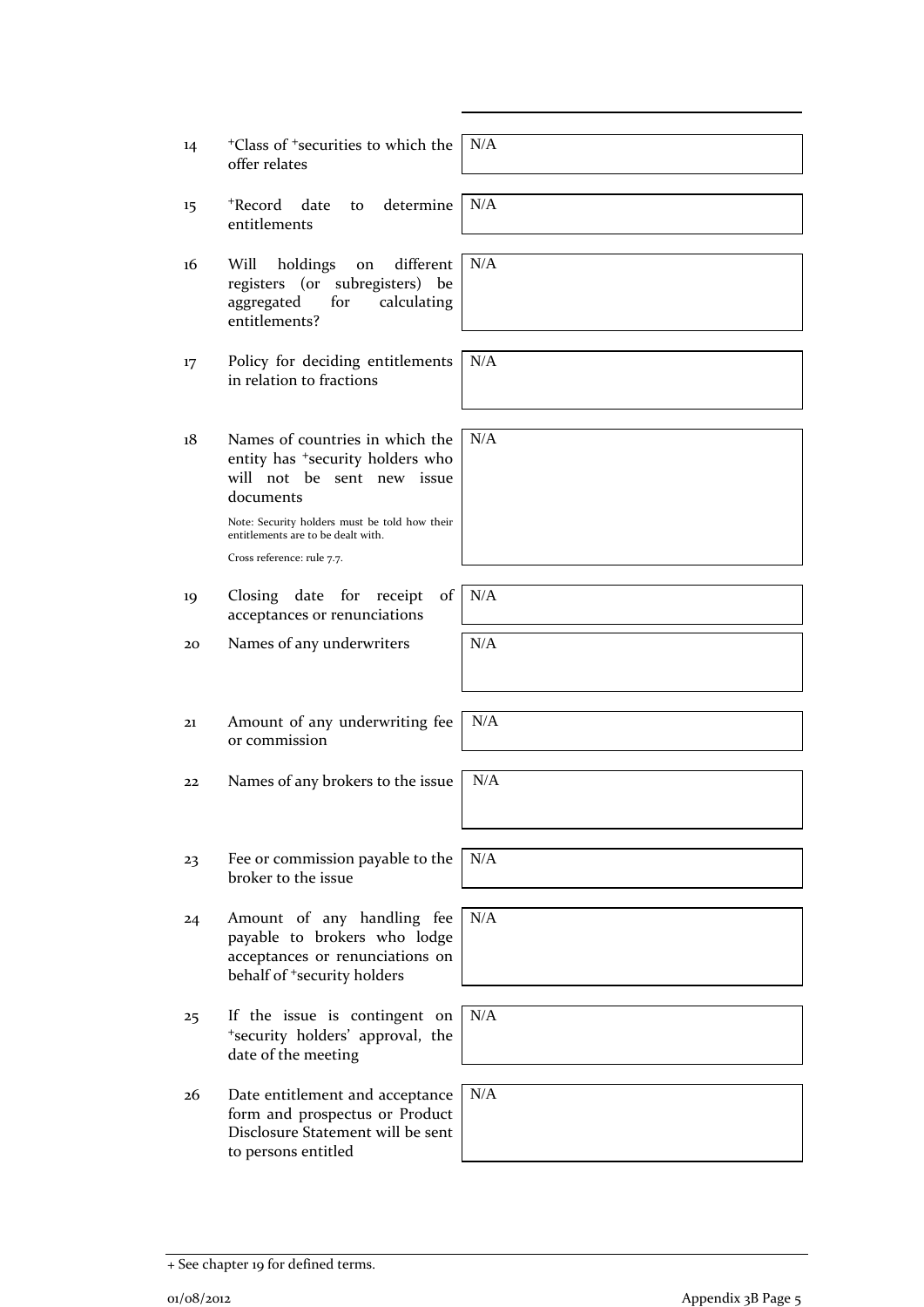| 27 | If the entity has issued options,<br>and the terms entitle option<br>holders to participate on exercise,<br>the date on which notices will be<br>sent to option holders | N/A |
|----|-------------------------------------------------------------------------------------------------------------------------------------------------------------------------|-----|
| 28 | Date rights trading will begin (if<br>applicable)                                                                                                                       | N/A |
| 29 | Date rights trading will end (if<br>applicable)                                                                                                                         | N/A |
| 30 | How do <sup>+</sup> security holders sell<br>their entitlements in full through<br>a broker?                                                                            | N/A |
| 31 | How do <sup>+</sup> security holders sell part<br>of their entitlements through a<br>broker<br>for<br>and<br>accept<br>the<br>balance?                                  | N/A |
| 32 | How do <sup>+</sup> security holders dispose<br>of their entitlements (except by<br>sale through a broker)?                                                             | N/A |
| 33 | <sup>+</sup> Despatch date                                                                                                                                              | N/A |

### **Part 3 - Quotation of securities**

*You need only complete this section if you are applying for quotation of securities*

- 34 Type of securities (*tick one*)
- (a) Securities described in Part 1

(b) All other securities

Example: restricted securities at the end of the escrowed period, partly paid securities that become fully paid, employee incentive share securities when restriction ends, securities issued on expiry or conversion of convertible securities

## **Entities that have ticked box 34(a)**

#### **Additional securities forming a new class of securities**

*Tick to indicate you are providing the information or documents*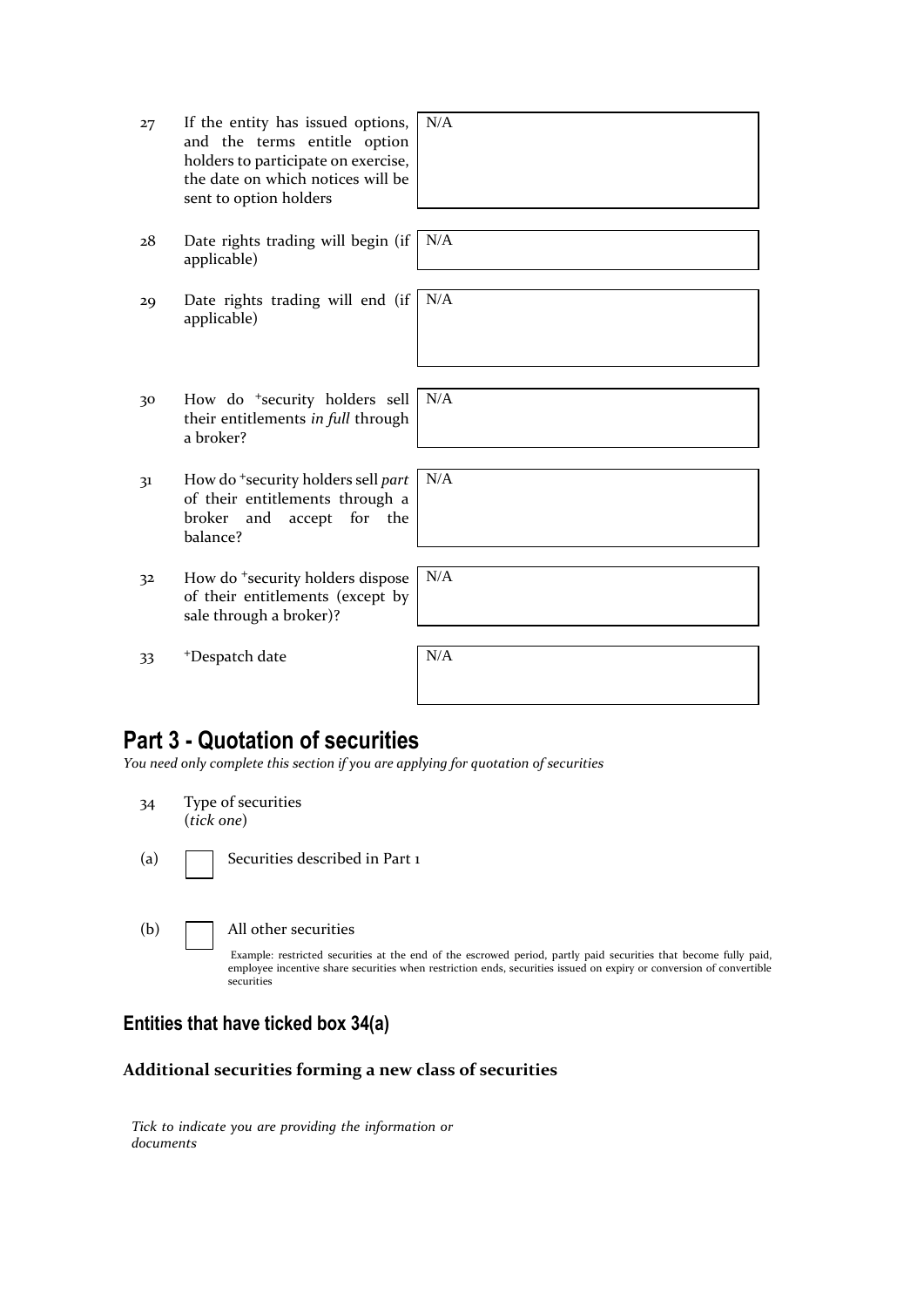35 If the <sup>+</sup>securities are <sup>+</sup>equity securities, the names of the 20 largest holders of the additional <sup>+</sup>securities, and the number and percentage of additional <sup>+</sup>securities held by those holders. 36 If the <sup>+</sup>securities are <sup>+</sup>equity securities, a distribution schedule of the additional <sup>+</sup>securities setting out the number of holders in the categories 1 - 1,000 1,001 - 5,000 5,001 - 10,000 10,001 - 100,000 100,001 and over 37 A copy of any trust deed for the additional +securities

#### **Entities that have ticked box 34(b)**

| 38 | Number of securities for which<br><sup>+</sup> quotation is sought                                                                                                                                                                                                                                                                                                                                                                                                                                                                                                                                                       |  |
|----|--------------------------------------------------------------------------------------------------------------------------------------------------------------------------------------------------------------------------------------------------------------------------------------------------------------------------------------------------------------------------------------------------------------------------------------------------------------------------------------------------------------------------------------------------------------------------------------------------------------------------|--|
| 39 | Class of <sup>+</sup> securities for which<br>quotation is sought                                                                                                                                                                                                                                                                                                                                                                                                                                                                                                                                                        |  |
| 40 | Do the <sup>+</sup> securities rank equally in<br>all respects from the date of<br>allotment with an existing <sup>+</sup> class<br>of quoted <sup>+</sup> securities?<br>If the additional securities do not<br>rank equally, please state:<br>• the date from which they do<br>the extent to which they<br>$\bullet$<br>participate<br>for the<br>next<br>dividend, (in the case of a trust,<br>distribution)<br>interest<br><b>or</b><br>payment<br>the extent to which they do not<br>$\bullet$<br>rank equally, other than in<br>relation to the next dividend,<br>distribution<br>interest<br><b>or</b><br>payment |  |

<sup>+</sup> See chapter 19 for defined terms.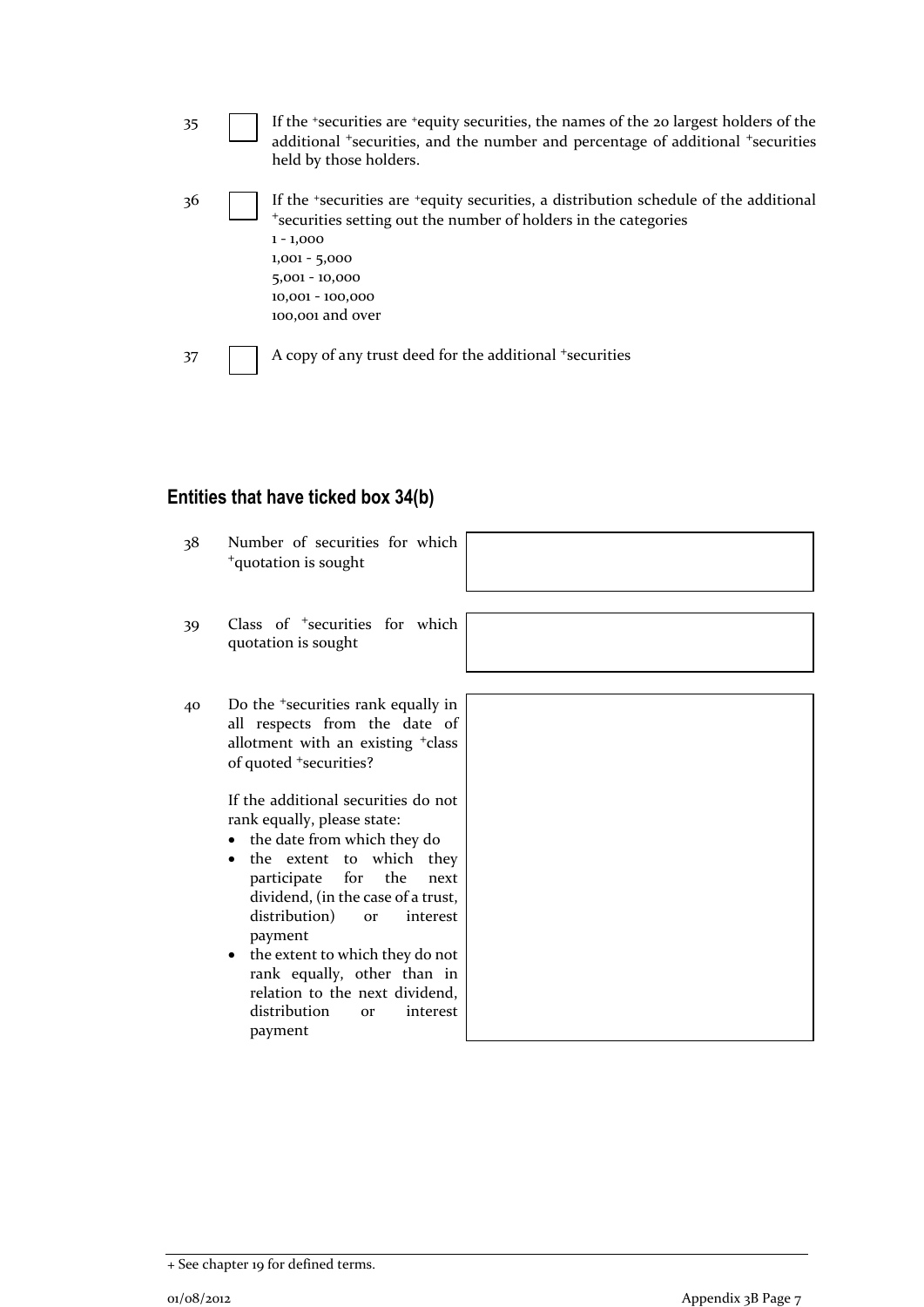41 Reason for request for quotation now

> Example: In the case of restricted securities, end of restriction period

> (if issued upon conversion of another security, clearly identify that other security)



42 Number and <sup>+</sup>class of all <sup>+</sup>securities quoted on ASX (*including* the securities in clause 38)

| Number | <sup>+</sup> Class |
|--------|--------------------|
|        |                    |
|        |                    |
|        |                    |
|        |                    |
|        |                    |
|        |                    |

#### **Quotation agreement**

- 1 <sup>+</sup>Quotation of our additional <sup>+</sup>securities is in ASX's absolute discretion. ASX may quote the <sup>+</sup>securities on any conditions it decides.
- 2 We warrant the following to ASX.
	- The issue of the *\*securities* to be quoted complies with the law and is not for an illegal purpose.
	- There is no reason why those *\*securities* should not be granted <sup>+</sup>quotation.
	- An offer of the *'securities* for sale within 12 months after their issue will not require disclosure under section  $707(3)$  or section 1012C(6) of the Corporations Act.

Note: An entity may need to obtain appropriate warranties from subscribers for the securities in order to be able to give this warranty

- Section 724 or section 1016E of the Corporations Act does not apply to any applications received by us in relation to any +securities to be quoted and that no-one has any right to return any +securities to be quoted under sections 737, 738 or 1016F of the Corporations Act at the time that we request that the <sup>+</sup>securities be quoted.
- If we are a trust, we warrant that no person has the right to return the <sup>+</sup>securities to be quoted under section 1019B of the Corporations Act at the time that we request that the +securities be quoted.
- 3 We will indemnify ASX to the fullest extent permitted by law in respect of any claim, action or expense arising from or connected with any breach of the warranties in this agreement.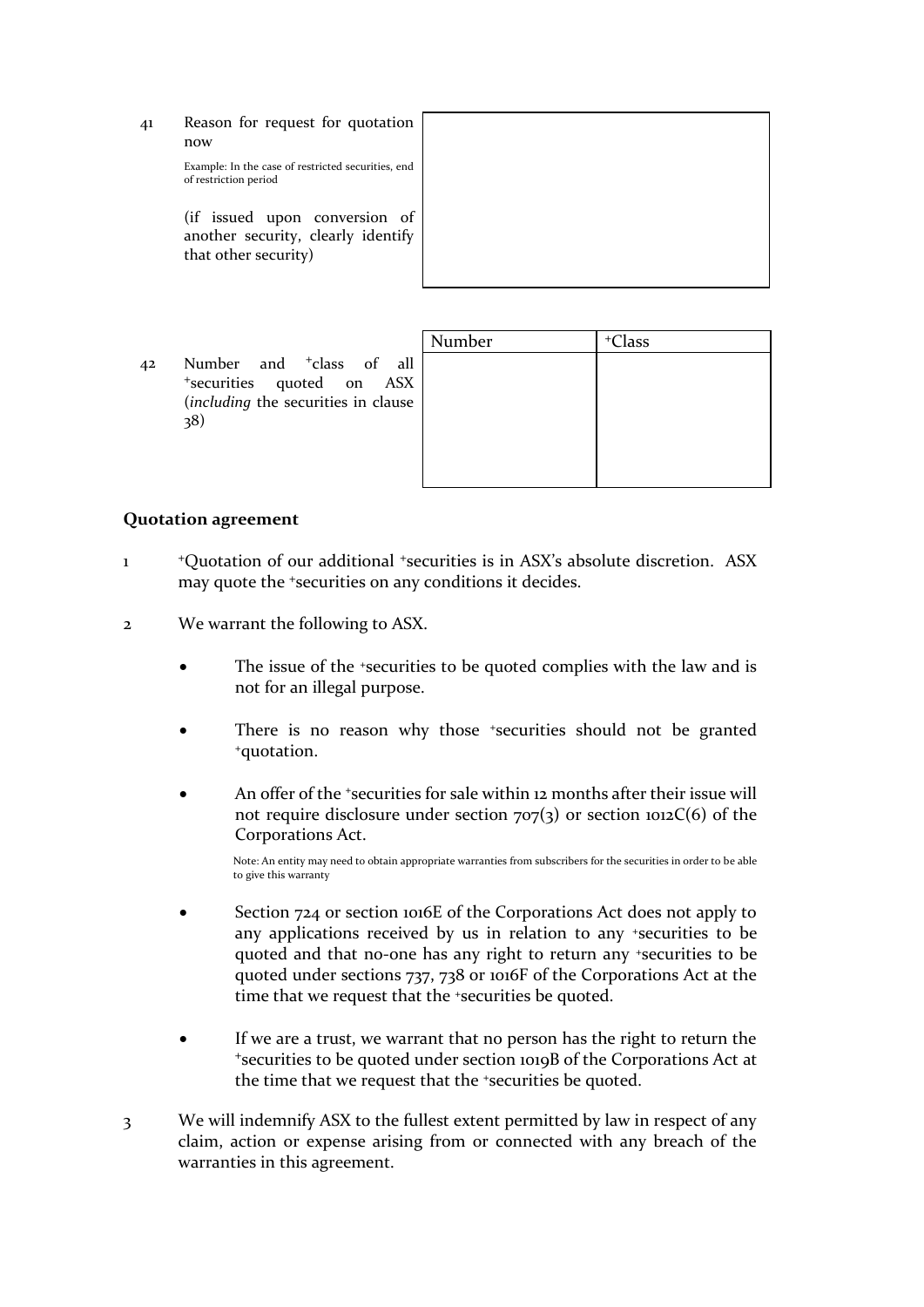4 We give ASX the information and documents required by this form. If any information or document not available now, will give it to ASX before <sup>+</sup>quotation of the <sup>+</sup>securities begins. We acknowledge that ASX is relying on the information and documents. We warrant that they are (will be) true and complete.

Sign here: Chamon Contract Date: 15 November 2019

(Company Secretary)

Print name: SHANNON COATES

 $== == == == ==$ 

<sup>+</sup> See chapter 19 for defined terms.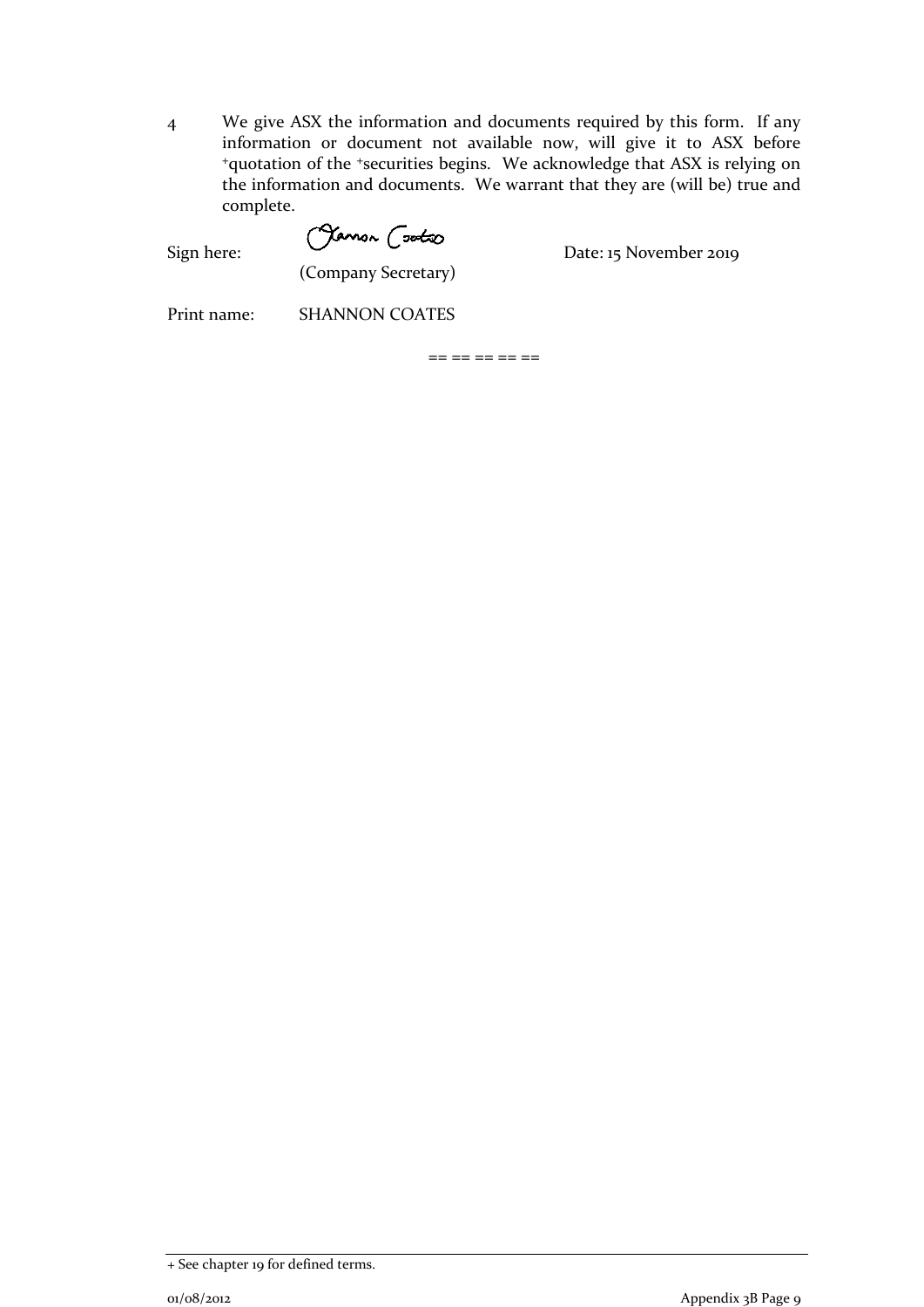## **Appendix 3B – Annexure 1**

## **Calculation of placement capacity under rule 7.1 and rule 7.1A for <sup>+</sup>eligible entities**

Introduced 01/08/12

## **Part 1**

| Rule 7.1 – Issues exceeding 15% of capital                                                                                                                                                                                                                                                                                                                |                                                                                     |  |
|-----------------------------------------------------------------------------------------------------------------------------------------------------------------------------------------------------------------------------------------------------------------------------------------------------------------------------------------------------------|-------------------------------------------------------------------------------------|--|
| Step 1: Calculate "A", the base figure from which the placement<br>capacity is calculated                                                                                                                                                                                                                                                                 |                                                                                     |  |
| <b>Insert</b> number of fully paid ordinary<br>securities on issue 12 months before date<br>of issue or agreement to issue                                                                                                                                                                                                                                | 220,168,200                                                                         |  |
| <b>Add</b> the following:                                                                                                                                                                                                                                                                                                                                 | 122,200 shares issued on 8 February 2019                                            |  |
| Number of fully paid ordinary securities<br>issued in that 12 month period under<br>an exception in rule 7.2                                                                                                                                                                                                                                              | 13,297,500 shares issued on 27 June 2019<br>53,152,778 shares issued on 3 June 2019 |  |
| Number of fully paid ordinary securities<br>$\bullet$<br>issued in that 12 month period with<br>shareholder approval                                                                                                                                                                                                                                      |                                                                                     |  |
| Number of partly paid ordinary<br>$\bullet$<br>securities that became fully paid in that<br>12 month period                                                                                                                                                                                                                                               |                                                                                     |  |
| Note:<br>Include only ordinary securities here -<br>other classes of equity securities<br>cannot be added<br>Include here (if applicable) the<br>$\bullet$<br>securities the subject of the Appendix<br>3B to which this form is annexed<br>It may be useful to set out issues of<br>$\bullet$<br>securities on different dates as<br>separate line items |                                                                                     |  |
| <b>Subtract</b> the number of fully paid ordinary<br>securities cancelled during that 12 month<br>period                                                                                                                                                                                                                                                  | $\Omega$                                                                            |  |
| "A"                                                                                                                                                                                                                                                                                                                                                       | 286,740,678                                                                         |  |
| Step 2: Calculate 15% of "A"                                                                                                                                                                                                                                                                                                                              |                                                                                     |  |
| "B"                                                                                                                                                                                                                                                                                                                                                       | 0.15<br>[Note: this value cannot be changed]                                        |  |
| Multiply "A" by 0.15                                                                                                                                                                                                                                                                                                                                      | 43,011,102                                                                          |  |
| Step 3: Calculate "C", the amount of placement capacity under rule                                                                                                                                                                                                                                                                                        |                                                                                     |  |

*7.1 that has already been used*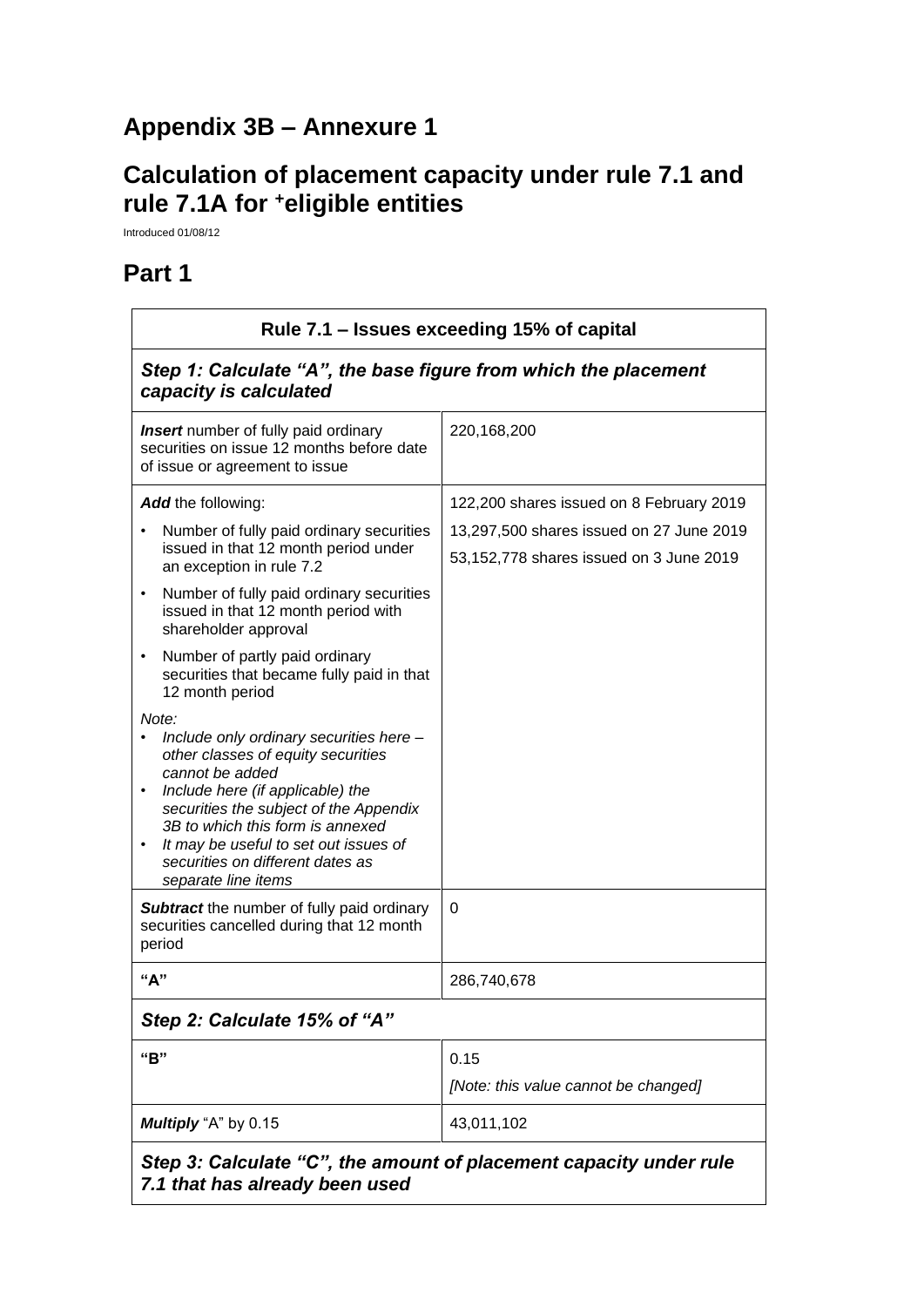| <b>Insert</b> number of equity securities issued<br>or agreed to be issued in that 12 month<br>period not counting those issued:                                                                                                                                                                   |            |
|----------------------------------------------------------------------------------------------------------------------------------------------------------------------------------------------------------------------------------------------------------------------------------------------------|------------|
| Under an exception in rule 7.2                                                                                                                                                                                                                                                                     |            |
| Under rule 7.1A                                                                                                                                                                                                                                                                                    |            |
| With security holder approval under<br>rule 7.1 or rule 7.4                                                                                                                                                                                                                                        |            |
| Note:<br>This applies to equity securities, unless<br>$\bullet$<br>specifically excluded - not just ordinary<br>securities<br>Include here (if applicable) the<br>$\bullet$<br>securities the subject of the Appendix<br>3B to which this form is annexed<br>It may be useful to set out issues of |            |
| securities on different dates as<br>separate line items                                                                                                                                                                                                                                            |            |
| "C"                                                                                                                                                                                                                                                                                                | 0          |
| Step 4: Subtract "C" from ["A" x "B"] to calculate remaining<br>placement capacity under rule 7.1                                                                                                                                                                                                  |            |
| "A" x 0.15                                                                                                                                                                                                                                                                                         | 43,011,102 |
| Note: number must be same as shown in<br>Step <sub>2</sub>                                                                                                                                                                                                                                         |            |
| Subtract "C"                                                                                                                                                                                                                                                                                       | $\Omega$   |
| Note: number must be same as shown in<br>Step 3                                                                                                                                                                                                                                                    |            |
| <b>Total</b> ["A" $\times$ 0.15] – "C"                                                                                                                                                                                                                                                             | 43,011,102 |

#### Part 2

| Rule 7.1A – Additional placement capacity for eligible entities                           |             |  |
|-------------------------------------------------------------------------------------------|-------------|--|
| Step 1: Calculate "A", the base figure from which the placement<br>capacity is calculated |             |  |
| "А"                                                                                       | 286,740,678 |  |
| Note: number must be same as shown in<br>Step 1 of Part 1                                 |             |  |
| Step 2: Calculate 10% of "A"                                                              |             |  |
| "ח"                                                                                       | 0.10        |  |
| Note: this value cannot be changed                                                        |             |  |
| <b>Multiply</b> "A" by 0.10                                                               | 28,674,068  |  |

<sup>+</sup> See chapter 19 for defined terms.